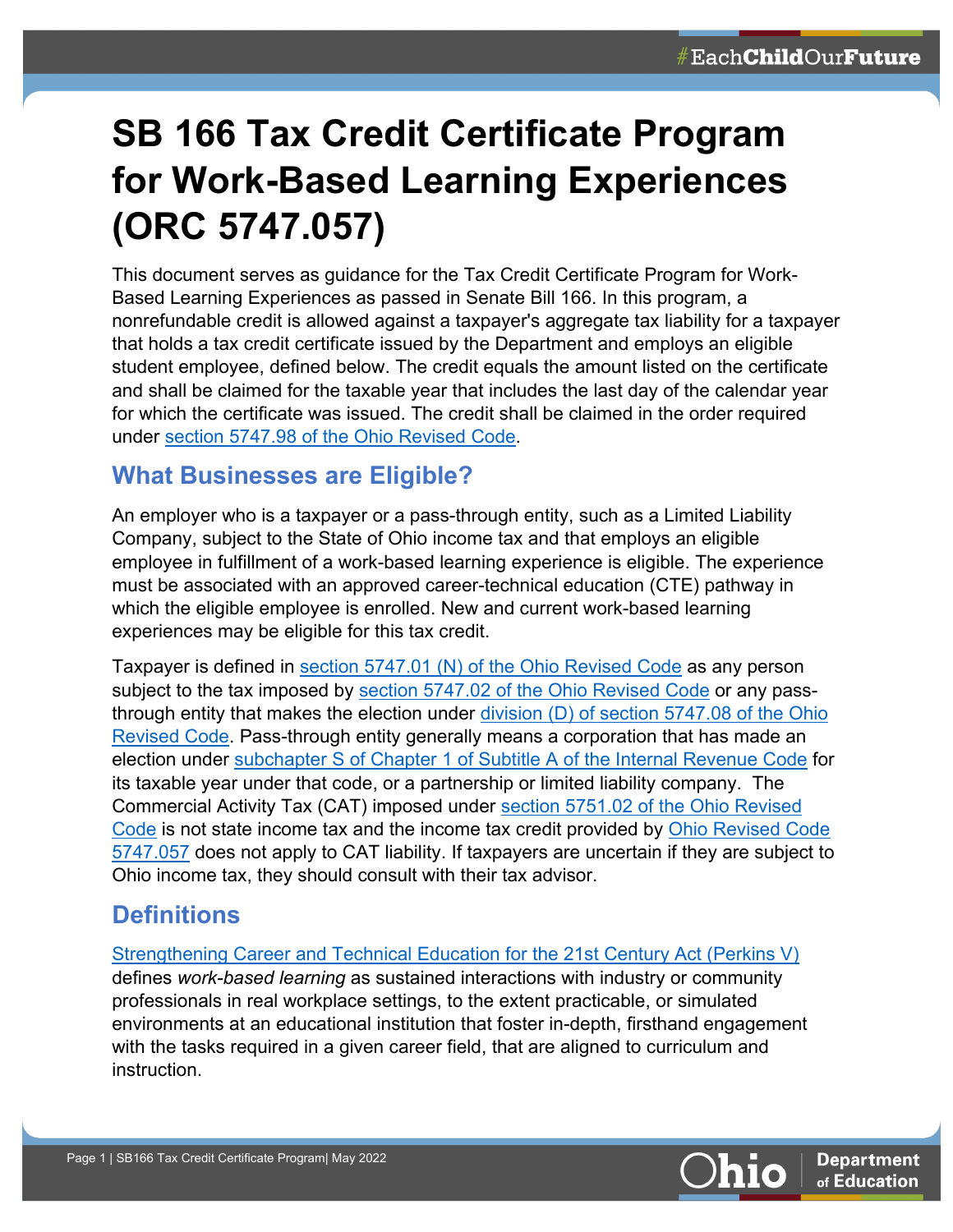*Eligible employee* means an employee who is nineteen years of age or younger and enrolled in an approved CTE pathway.

To be considered *enrolled in a CTE pathway*, a student must be enrolled in at least one course within the approved pathway. Students enrolled in Career-Based Intervention and Family Consumer Sciences programs are eligible.

*Eligible compensation* means compensation paid on and after the effective date of March 23, 2022 from which the employer is required to deduct and withhold income tax.

#### **Required Information**

- 1. Name and Date of Birth of employee/student
- 2. Employee/student Social Security Number (SSN)
- 3. Employer Name and Address
- 4. Employer Person of Contact/Phone/Email
- 5. Type of Employment (Work Study/Paid Internship/Registered Apprenticeship)
- 6. Work Start and End Date
- 7. Total compensation paid to employee/student during the preceding calendar year
- 8. Name of CTE program in which the employee/student is enrolled
- 9. Amount of tax credit received in any prior year for the employee/student
- 10.Description of the employee/student's duties as part of the work-based learning experience

## **Tax Credit and Funding Limits**

Eligible employers may receive the lesser of \$5,000 per eligible employee or 15% of wages paid to an eligible employee. The tax credit certificate is submitted with the employer's Ohio income tax return and provides a credit against aggregate tax liability.

The total amount of funding is not to exceed \$5 million within the state fiscal biennium (2-year period). [1](#page-1-0)

#### **Application Process**

- 1. Eligible employer meets with CTE partner to outline mutual goals of the workbased learning experience, identify point persons for each organization and review application.
- 2. Eligible employer submits application to the department.
- 3. Department approves or denies application.
- 4. If approved, the department sends tax credit certificate to business within 60 days of submission of the application.
- 5. Eligible employer submits tax credit certificate when filing annual Ohio income tax return.

<span id="page-1-0"></span><sup>&</sup>lt;sup>1</sup> Following the March 23, 2022 effective date of the new law, the first biennial period will run from the effective date through June 30, 2023; the next biennial period will be from July 1, 2023 to June 30, 2025.

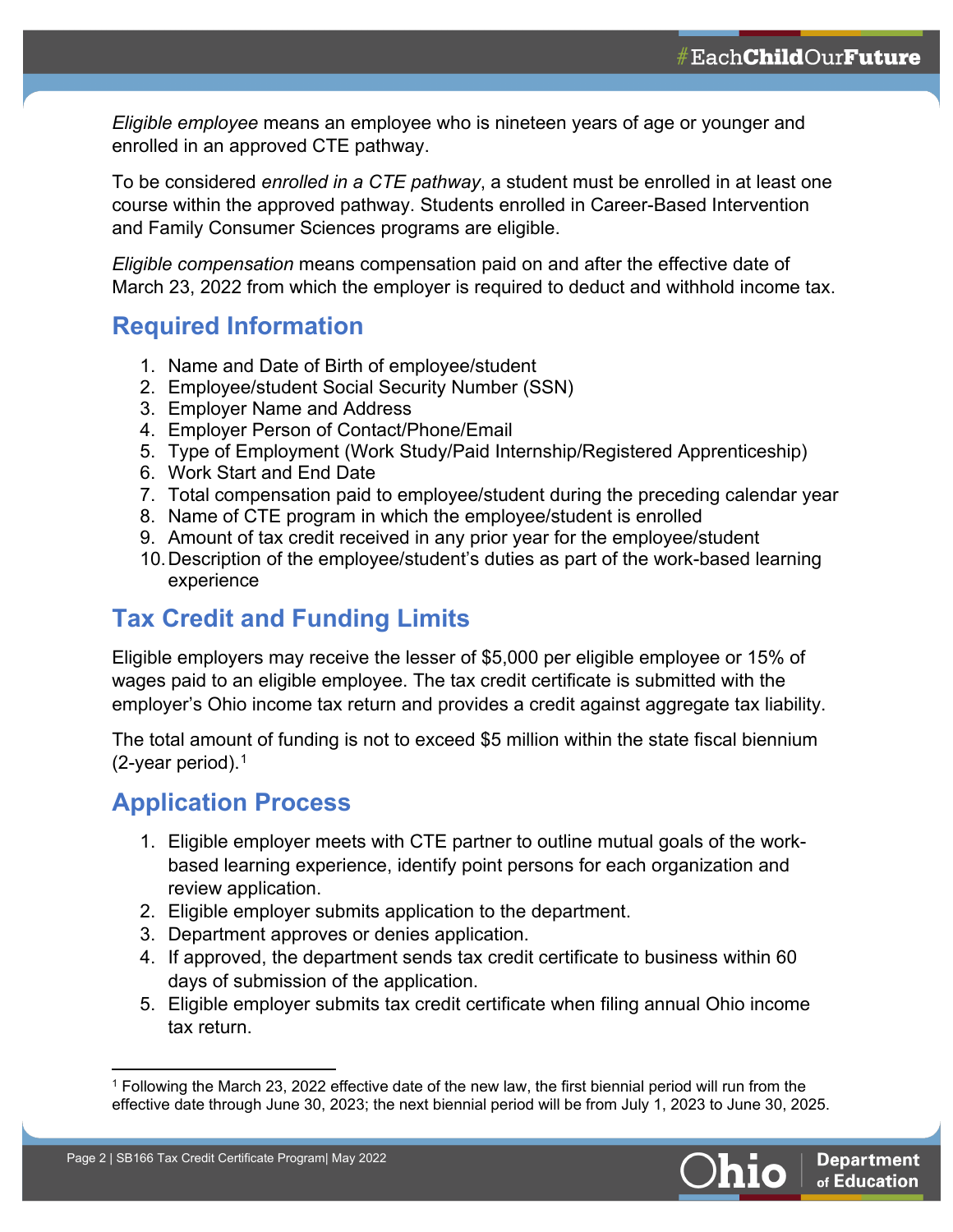#### **Scenarios**

*Scenario 1: Student starts as an 18-year-old junior in February working in welding. They turn 19 in October of their senior year. Subsequently, they complete the CTE pathway and graduate in May. They were employed with this company for more than one year.*

An "eligible employee" (student) is "19 years of age or younger." Any wages paid to a student prior to their  $20<sup>th</sup>$  birthday and while enrolled in the approved CTE pathway would count as "eligible compensation." The application for a tax credit would be filed between January 1 and February 1 for the previous calendar year. In scenario 1, wages paid in year 1 (February to December) would go on the application submitted in January of the next year. Wages paid in year 2 (January to May) would go on the application submitted in January of the next year. However, if the tax credit amounted to \$5,000 for year 1, in year 2 no tax credit would be available because the \$5,000 per eligible employee cap was reached.

*Scenario 2: Student is hired in January as 18-year-old senior in manufacturing. Student graduates in May but continues to work for the employer during the summer.*

"Eligible compensation" is limited to compensation paid while the employee/student is "enrolled in a CTE program". Wages paid after the student graduates are not included in eligible compensation for purposes of the credit.

*Scenario 3: Company A hired an 18-year-old senior in September who then turned 19 in October. The student resigned from Company A in January and started with Company B in February, remaining with Company B for the rest of the school year. Are both companies eligible for the tax credit because the student is still in a CTE program?* 

Each employer may apply for a tax credit for an eligible employee (student) in the amount of compensation paid to the student. The \$5,000 cap applies to each business and not the student. Therefore, each employer could theoretically claim \$5,000 for the student.

*Scenario 4: A 17-year-old student is hired to work for an eligible employer and is enrolled in an approved CTE pathway. The student worked the entire year of 2022 for 10 hours a week at \$9.00/hour. How much is the employer eligible to receive in tax credit for this student?*

The tax credit listed in SB 166 goes into effect starting March 23, 2022; therefore, compensation earned after this date is eligible for the tax credit. Assuming the student worked 10 hours every week for those 41 weeks, the student earned \$3,690. The employer would be eligible for a tax credit of 15% of the student's total compensation, which equals \$553.50. The student still is considered enrolled in a CTE pathway during the summer between school years, but would not be eligible if they had graduated.